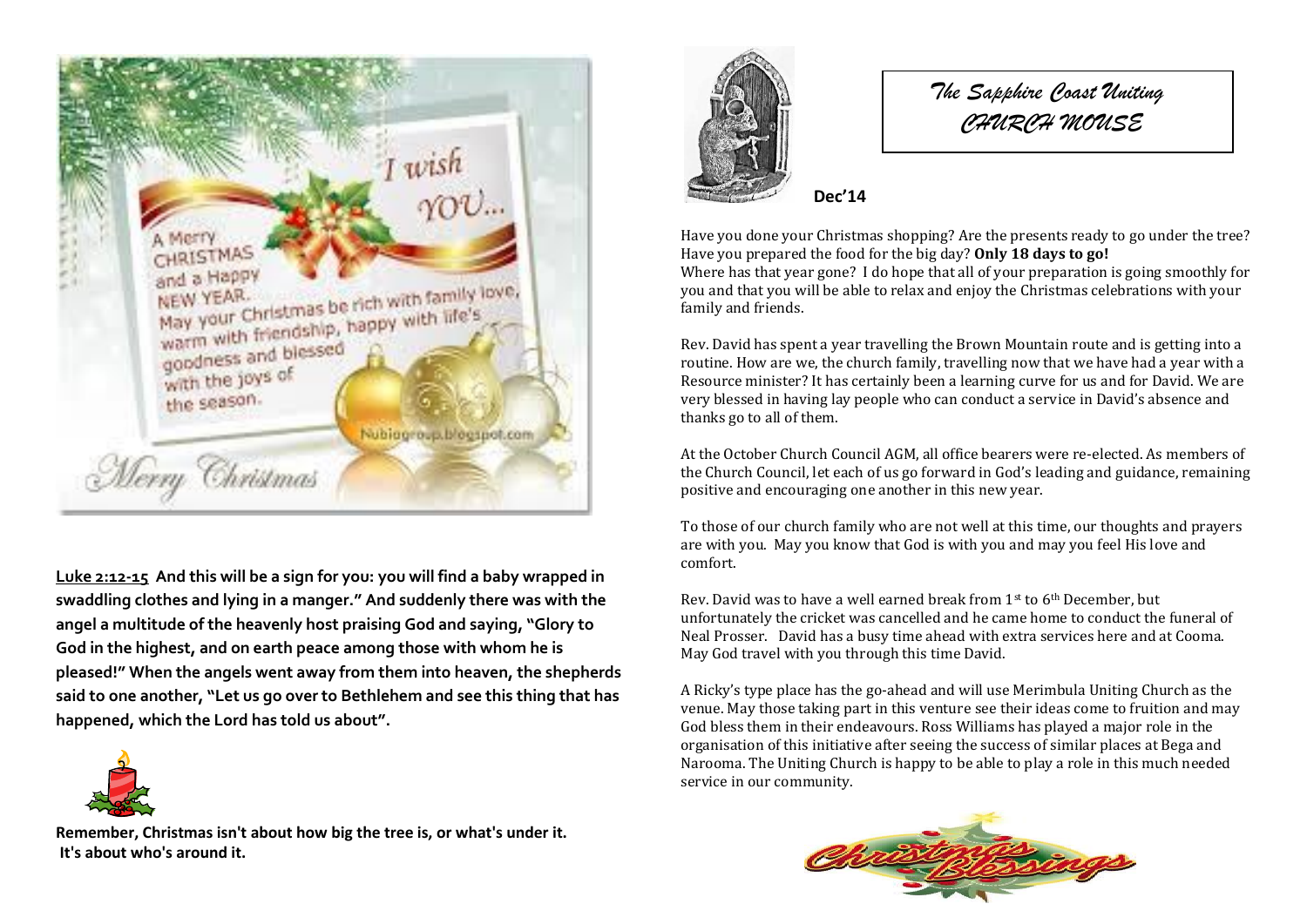

# **Wyndham Anglican Church Celebrates 125 Years**

The thanksgiving celebration for 125 years of the Anglican Church in Wyndham on Saturday 15 November was a delightful day. Local ministers and members of the Anglican, Uniting, and Catholic churches in our area attended. Special tribute goes to Andy Cross who put so much thought, time and organisational skill into the planning of the service. Of course our choir members worked hard behind the scenes to arrange the wonderful lunch which followed in our Uniting Church Community Worship Centre. A special cake, iced by Tony Tresize was the centrepiece of the hall decorations – it was almost a shame to eat it. The little church was overflowing with guests from near and far including some who were baptised and married in the church. Bishop Trevor Edwards challenged all as he spoke from the story of Jacob's ladder to help us realise that the church is the place and face of God on earth.



### **Aglow**

It was lovely to have Frank and Alice back with us at choir last Tuesday night. Frank will be playing his guitar for the choir when we sing to the Aglow Christmas Meeting on  $4<sup>th</sup>$ December. Alice is also going to lend us her voice.

## **Carols By Candlelight**

Wyndham – Mt Darragh Rural Fire Brigade has once again asked us to help with the carol singing at the special community which is being held on Saturday 13 December. The program will include the Blessing of the Fleet (of fire protection vehicles).

Planning is under way for our Ecumenical Christmas Service which will be held at 6pm pm on Sunday 21st December. Rev. David will bring us the Christmas message.

### \*\*\*\*\*\*\*\*\*\*\*\*\*\*\*\*\*\*\*\*\*\*\*\*\*

As a little girl climbed onto Santa's lap, Santa asked the usual, "And what would you like for Christmas?" The child stared at him open mouthed and horrified for a minute, then gasped, "Didn't you get my E-mail?"



# **Op Shop News** 3

The op shop is doing exceedingly well with 38 staff members who are all enjoying working with us. We are pleased to welcome Libby Roberts and Juliet Robertson to our team as Supervisors. The shop lease expired at the end of November, but we have been able to get a 6 month lease with the option of extra 6 month blocks. We are still receiving positive comments from the customers about our staff and the new look of the shop and so many appreciate Anne's beautiful home- made relish, sauce and marmalades. Thanks Anne. We've also had lots of fresh lemons and passion fruit donated and these sell well too. Thanks to the donors of these. Paul also brings in plants that sell quickly. Thanks Paul. We held a High Tea for the volunteers on  $11<sup>th</sup>$  November and it was enjoyed by all. Volunteers had to wear an outfit from the op shop and Irene West won the prize for the best outfit. Irene looked lovely in a silver pant suit with matching accessories. The full cost of the beautiful outfit was \$13. Thank you to our church ladies who supplied the delicious food for the afternoon and had the hall looking so attractive. There has been some further re-arranging of the op shop which lets in more light and gives more room. You can actually see in through the windows now. Thanks to the ladies and two gents who helped with this. A special thanks to Morag for her yummy scones. We have been able to help some folk in need with some household goods and we have some names of people who would welcome a Christmas hamper. Christmas can be a lonely, sad time for some and I hope that just by chatting to customers who come in to the shop, we are able to brighten their day in some way. Many tell us they relax when they come to our shop….it's their therapy. We have also been able to help WIRES with electric blankets which are made into pouches for the animals.

We were pleased to be able to donate \$1000 each to one overseas and three local charities. The customers seemed more pleased that we had donated locally. A big thank you to all who help in any way to make the op shop the success it is and also to Jeff for his much appreciated help with the book keeping.

Corinne Nicolson (Coordinator)

### \*\*\*\*\*\*\*\*\*\*\*\*\*\*\*\*\*\*\*\*\*\*\*\*\*\*\*\*\*\*\*\*\*\*\*\*\*\*\*\*\*\*

The Santa Claus at the shopping mall was very surprised when Emily, a young lady aged about 20 years old, walked up and sat on his lap. Now, we all know that Santa doesn't usually take requests from adults, but she smiled very nicely at him, so he asked her, 'What do you want for Christmas?'

'Something for my mother, please,' replied Emily sweetly.

'Something for your mother? Well, that's very loving and thoughtful of you,' smiled Santa. 'What would you like me to bring her?'

Without turning a hair Emily answered quickly, 'A son-in-law.'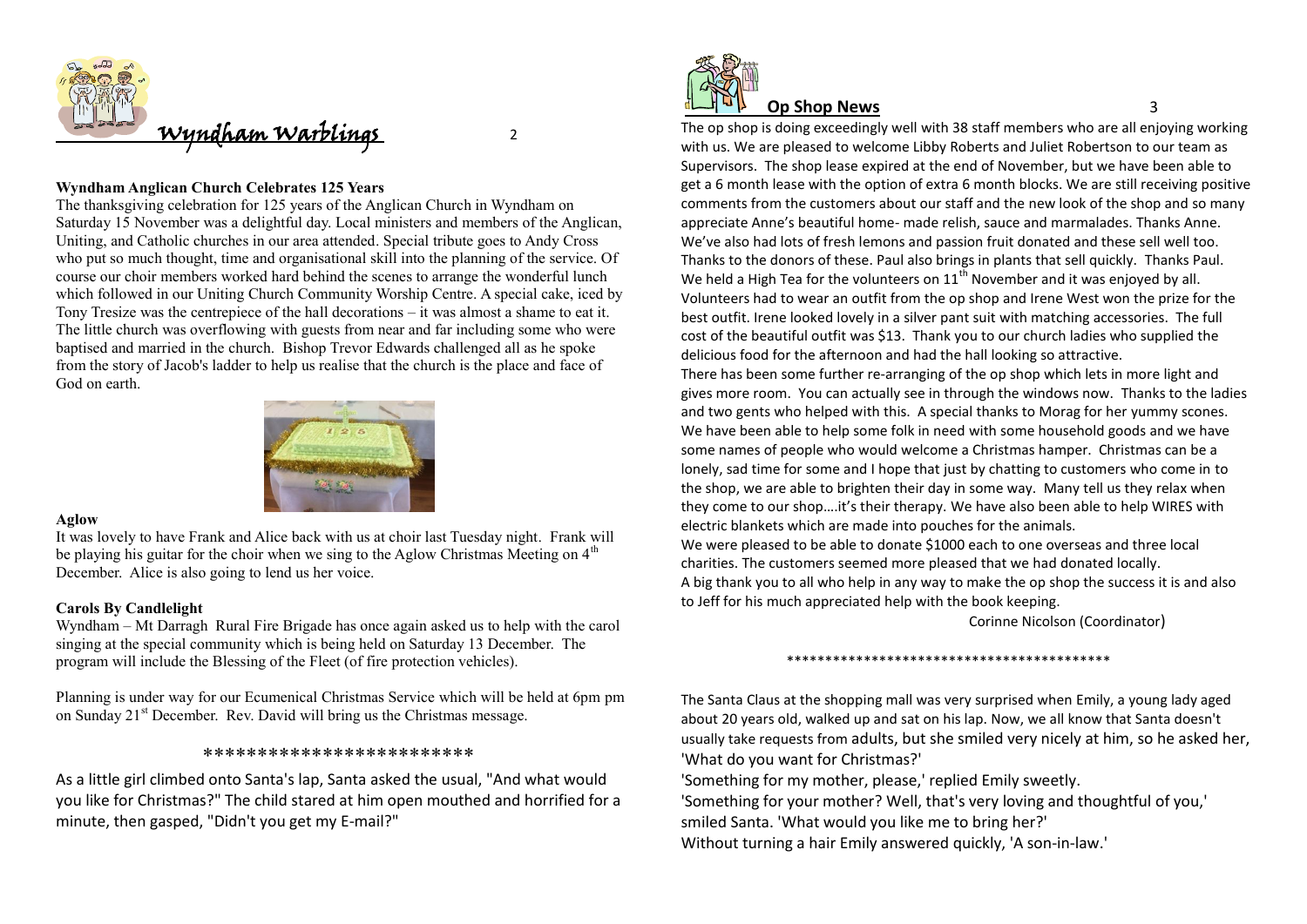

The Services at IMLAY House continue to be held on a fortnightly basis (on the 1<sup>st</sup> & 3<sup>rd</sup> Saturdays) each month. We are grateful to have this opportunity and Audrey, Shirley and myself feel very welcomed by the staff and residents.

As a small team we are blessed to have Pauline Moulds who faithfully attends from Mariner Park to play the piano at these services – Pauline loves to exercise her ministry of music in this way. We have also been blessed to have other members of the Merimbula Congregations come from time to time to help out with music and leading the service.

During December there will be a regular Service of Holy Communion on the  $6<sup>th</sup>$ and then on the 20<sup>th</sup> we will hold our Ecumenical Christmas Service.

In 2015 it may be necessary to change the weeks the services are held from  $1^{st}$  &  $3^{rd}$  or I will need someone else to take the services on the  $1<sup>st</sup>$  Saturday so that I do not need to travel back from Cooma when I am meant to be there during the  $4^{\text{th}}$  &  $1^{\text{st}}$  weeks of the month.

Can I make a plea that it would be really great if others might consider helping out at these services. It only takes up an hour and a half on a Saturday.

It is very rewarding and a joy to lead & participate in worship with the Imlay residents. It is one of the things I most enjoy as part of my ministry in this community.

Rev David Russell



We have many on our sick list and we are keeping Margaret, Alison and Peter in our prayers along with Shirley, Darrel and Wendy who have recently undergone surgery and especially Julie and Christine who are in need of our continuing prayers. It was pleasing to see a good outcome for Shirley's and Wendy's surgery. Audrey unfortunately had a few days in hospital and Royce has had a few attacks of the dizzies, but all seems well with them again now. We were saddened by the death of Vries Gravestein and our thoughts are with June in her loss. Also the church family were saddened to hear of the death of Fred's brother.

Our sympathy goes out to Fred and Rae. 5

Judy has undergone surgery in Canberra and it was good to hear that she is progressing well. Please keep Judy in your prayers.

The church family and the wider community were shocked and saddened by the death of Neal Prosser after a very short illness. Neal will be sadly missed by his church family and especially by the Lion's Club of which he was an enthusiastic member. We offer our deepest sympathy to Elizabeth and family. Please keep them in your prayers

Many of our church family have had the travel bug again which saw Jeff & Cathy off to Victoria, Paul & Lyn up north, Iris and John off on an enjoyable cruise, Tony and Anne tripping off in several directions and Ros and Bob off caravanning. All were pleased to see Joan & Royce return home safely from Africa. Thankfully they were not in an area near the Ebola outbreak. Many more of our church family will be travelling over Christmas and we wish you safe travels. May God go with you all and return you safely to your homes and your church family.

Fellowship group has been meeting regularly and the Christmas luncheon was held on  $1<sup>st</sup>$  December at The Balcony with husbands joining us. A highlight in the year was a talk by Alan Scrymgeour on the marine life in the area, with beautiful images to go with it. God's creation is certainly wonderful to behold. I do hope Dulcie was able to remember all the names of the sea life to tell Ros who unfortunately missed out on Alan's talk.

Susie Morrison has now retired from nursing and is enjoying being able to concentrate on the CVS whose members continue to bring joy and companionship to those nursing home residents who are isolated and lonely. An associated committee of church members has been formed and will be responsible for ensuring guidelines are met along with providing support for Susie in her role as Coordinator.

A basket lunch was enjoyed after church on Sunday  $16<sup>th</sup>$ . Thank you to all who supplied the delicious food.



Church Council met on Thursday  $27<sup>th</sup>$  November. It was reported that Rev. Blair will be back in the area and will be taking services in February, March and April. The hall floor is causing the Dance Group some angst so it was decided to try a new treatment to stop the floor becoming too slippery The "Reaching out Foundation" was discussed and they will be using the church premises if a day and time can be negotiated. It will be for a trial period. They have had a wonderful response from volunteers.